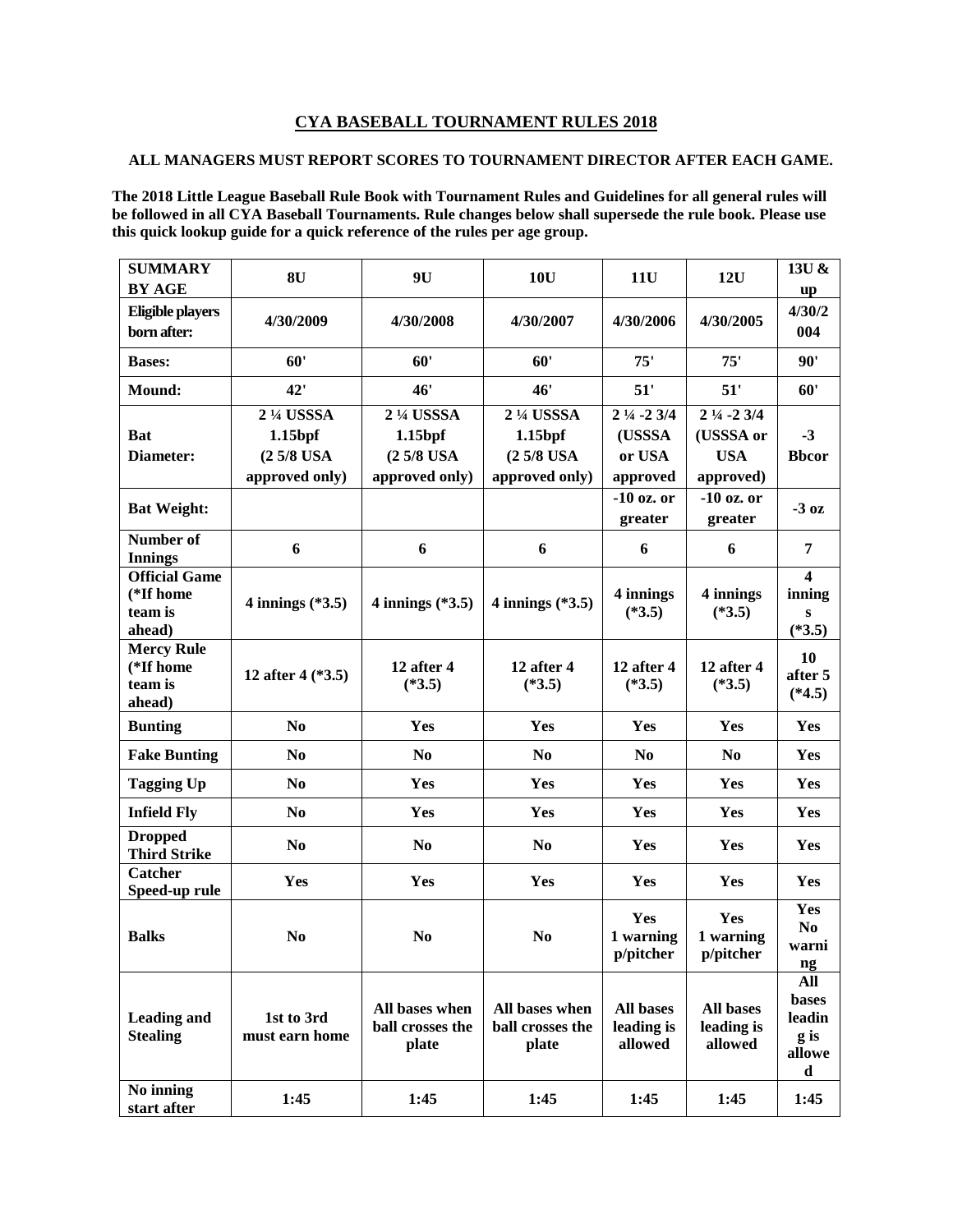# **GENERAL RULES & EQUIPMENT FOR ALL AGE GROUPS:**

- **1. Good sportsmanship must be stressed and maintained at all times.**
- **2. Home team will be determined by schedule on Friday/Saturday and higher seed on Sunday.**
- **3. Conduct of spectators watching the game is the responsibility of the Manager/Coaches. No foul language, smoking, alcoholic beverages or BBQ's are allowed in the entire park.**
- **4. Players are encouraged to cheer for their teammates however no negative chanting is permitted towards the opposing team.**
- **5. Players must wear full uniforms at all times, including baseball pants and team shirt. Players without pants or team shirts are not allowed to play. No shorts are allowed.**
- **6. Each catcher must wear a protective cup, mask, throat protector, hard hat, chest protector and shin guards during games and while warming up pitchers.**
- **7. Baseball shoes must have rubber spikes on the bottom. Metal spikes are not permitted 12 and under or on turf field playing surfaces.**
- **8. A child that uses an illegal bat will be called out. Team Managers will be ejected if the bat rule is violated two times during the Tournament.**
- **9. All batters/baserunners must wear helmets.**
- **10. A defensive outfield shall consist of 3 players that must play on the grass. Only 4 infielders are allowed in 8u division**
- **11. Each team will be permitted to bat nine with up to two Extra Hitters or use a Universal batting order.**
- **12. If the Universal batting order is not used, a starting player who has been removed from the game, may be inserted once under the following conditions: a) the player must return to the original spot in the batting order, b) only a starting player is eligible to be reinserted and he may only be reinserted once per game, c) the player does not have to return to his original defensive position, and d) a pitcher after being removed from the game or remaining in the game in a different position cannot return to the game at anytime as pitcher.**
- **13. No on-deck batter swinging a bat unless field has a designated caged warm up area. Only one warm up batter at a time is permitted in this area. If the field does not have a caged warm up area then there is no warm up batter allowed. And only the batter shall have a bat in his hands.**
- **14. No unsupervised bat swinging or ball throwing on sidelines.**
- **15. Bat/Helmet throwing is prohibited. The 1st time, a warning will be given. The 2nd time will result in the player sitting out the remainder of the game.**
- **16. Field areas should be kept clean and free of litter. Equipment must be kept in the dugout or away from the playing field.**
- **17. Catcher speed-up rule is used in all age groups. If the catcher being used defensively the next inning is on base with two outs, you can substitute a runner for the catcher so he can get dressed for the next inning. The runner will be the last recorded out in the game of will be a substitute off the bench that is not in the line-up.**

### **SUPPLEMENTARY GAME RULES:**

- 1. The schedule determines the home team.
- 2. Games consist of 6 innings for 12U and under age groups. 7 innings for 13U and older age groups. No game can have an inning start after 1:45.
- 3. The game will result in a tie if the score is tied at the end of the time limit on Friday and Saturday.
- 4. Game is considered official at the end of the  $4<sup>th</sup>$  inning for all age groups or time limit, whichever comes first. In weather shortened games, game is official after the second inning is completed. For any games called for weather conditions, the game will revert back to the last completed inning.
- 5. All teams will abide by the 12 run mercy rule. Once a team is ahead by 12 runs after the opposing team has batted after 4 innings, the game is official and the score at that time is final.
- 6. Infield fly rule is in effect for ages 9U & up.
- 7. Tagging up of all bases including home is permitted for ages 9u and up.
- 8. No fake bunt swing is allowed 11U & under. This is for the safety of the children.
- 9. No dropped third strike rule 10U & under.
- 10. **If a player is injured and cannot return to the game their spot in the lineup WILL NOT constitute an out if they cannot bat.**
- 11. **All injuries must be reported to CYA during play at time of injury. Injury report forms are kept at our Snack Stand.**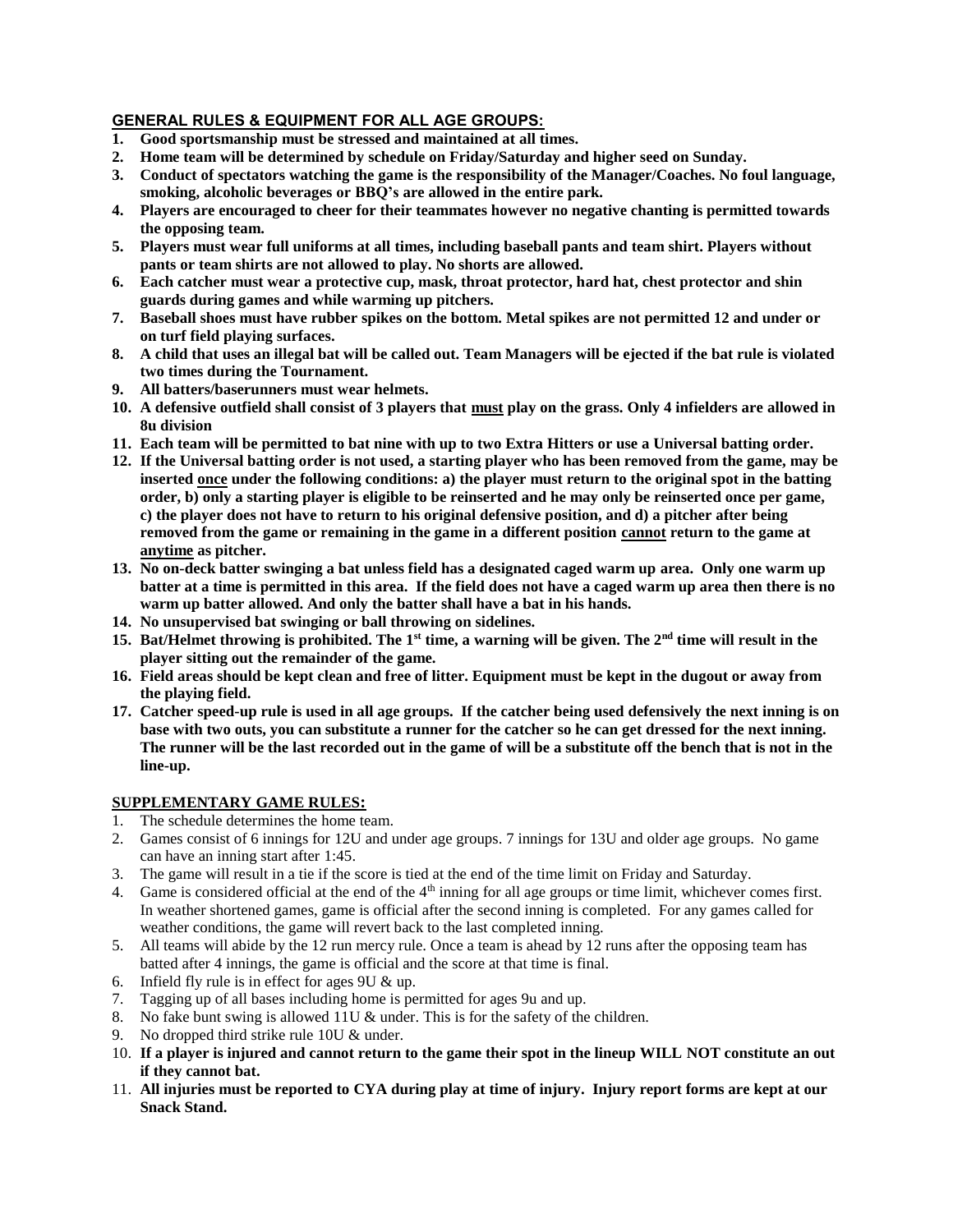#### **Extra Hitters**

**1. Teams have the option of using one or two extra hitters according to the following rules and conditions:** 

- **(a) A team must have ten or more players prior to the start of the game;**
- **(b) The Extra Hitter (EH) cannot be added after the start of the game;**
- **(c) A team has the option of using or not using the EH;**
- **(d) The EH can be substituted for and is entitled to reentry;**
- **(e) There is unlimited defensive substitution. Note: all pitching rules must be followed.**

**(f) Under no conditions may a player reenter a game in other than his original position in the batting order. (g) The EH is considered a starting player. If a team elects to use an EH, they must finish the game with a player in that position in the batting order. If an EH has to leave a game for any other reason than an injury that the EH has suffered in that game, and there is no replacement for that EH, every time that EH is due to bat it becomes an automatic out.** 

**5. The use of a DH is prohibited.** 

#### **ELIGIBLE PLAYERS BY AGE GROUP:**

**MANDATORY FOR ALL AGE GROUPS - PROOF OF AGE (BIRTH CERTIFICATE) FOR ALL PLAYERS ON YOUR ROSTER MUST BE AVAILABLE UPON REQUEST. TEAMS CAN ASK FOR PROOF OF AGE FOR ANY PLAYER. IF PROOF OF AGE CANNOT BE GIVEN THEN THAT PLAYER IN QUESTION COULD RESULT IN NOT BEING ABLE TO PLAY IN THAT GAME.** 

#### **PLAYERS MAY NOT ROSTER ON MORE THAN ONE TEAM IN THE TOURNAMENT. VIOLATIONS OF THIS RULE WILL BE A FORFEIT FOR THE OFFENDING PLAYERS TEAM.**

#### **PITCHING RULES:**

- **1. There are no pitch count rules. However, we encourage the use of the Little League Pitch count rules. It is the responsibility of the individual team officials to ensure the well being of their pitchers regardless of what the rules allow.**
- **2. Distance of the pitcher's rubber to Home Plate shall be 42' for 8u, 46' 9u & 10u, and 51' for 11u & 12u.**
- **3. Pitchers are not allowed to start in consecutive games.**
- **4. Balks – Umpires will call balks for the 11U & up age groups. One warning per pitcher per game will be provided for 11u and 12u players.**
- **5. Mound Visits – The manager is permitted to visit the mound twice in an inning and a maximum three times per game without removing the pitcher. Injuries to the pitcher do not count as a mound visit.**
- **6. Hit Batters – Any pitcher that hits three batters in a game must be removed from the game as a pitcher.**
- **7. Warm-up Pitches before an Inning: Maximum of 5 warm-up pitches for any pitcher. This will keep the games moving and limit overworking a players arm.**
- **8. Pitchers cannot use a first basemen's mitt.**

### **STEALING / BASE RUNNERS:**

- **1. Bases will be set at 60' for all 10u and under age groups, 75' for 11u and12U, and 90' for 13u and older.**
- **2. The speed up rule, for catchers only, may be applied at the discretion of the manager if there are two outs. The last batted out will replace the catcher on the base.**
- **3. No base runner is permitted to "barrel" into another player. Base runners must slide, give himself up or go around the defensive player or they will be called out and possibly ejected from the game.**
- **4. For 8U, 9U/10U, a runner may attempt to steal the base after the pitch crosses home plate. If the runner leaves base early, the team will be warned and the runner will return to the original base. All other runners on the warned team will be called out after the first warning.**
- **5. No base runners 10U AND UNDER can slide head first (unless sliding back to a bag) without penalty of being called out.**
- **6. 11U & OLDER base runners can lead and attempt to steal all bases at any time.**
- **7. 11U & OLDER batters become base runners on a dropped third strike by the catcher when applicable. 8. 8U NO STEALING HOME- A PLAYER MAY INHERIT HOME PLATE ON CONTINUOUS PLAY ON A BATTED BALL OR BY BEING FORCED IN BY A WALK. IF A PLAYER ROUNDS**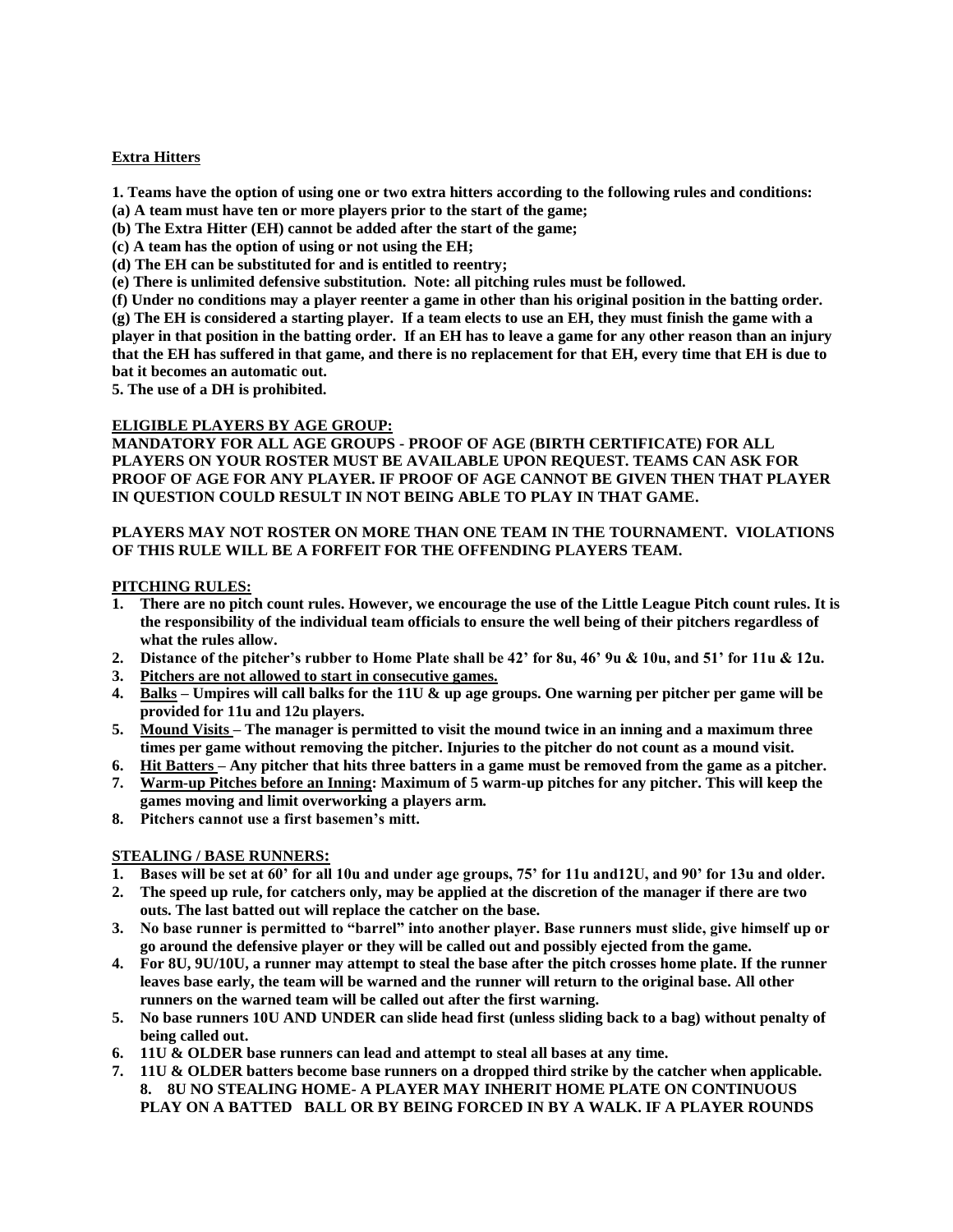## **3RD BASE AND IS TAGGED OUT HE IS OUT. IF A PLAYER ROUNDS 3RD BASE AND MAKES IT HOME SAFELY HE IS TO RETURN TO 3RD BASE- NO PENALTY.**

## **PLAYING WITH EIGHT PLAYERS:**

- **1. A team may start the game and play with eight players. When playing with eight players, the vacant slot in the batting order is a MANDATORY out. If a ninth player arrives, he may be inserted into the game at the bottom of the lineup and will be an eligible batter the next time he is up in the order.**
- **2. In the event of an injury that happened during the game to the ninth player, the automatic out will not apply.**
- **3. Additional players who arrive during the game will be placed at the end of the batting order for teams that selected the universal batting order.**

### **UMPIRE / GROUND RULES:**

- **1. Ground rules and divisional rules will be discussed between the Managers and Umpires prior to the start of the game.**
- **2. Umpires are to be respected. Umpires will not tolerate foul language from players, coaches or parents.**
- **3. If a question arises pertaining to a disputed call or rule interpretation, the team manager, and only the team manager, shall have a calm discussion with the calling umpire.**
- **4. Only the umpire can grant timeout to a player once the play is considered over by the umpire. Managers can instruct the player to call a timeout that the umpire may elect to grant.**
- **5. If a manager, coach, parent or player is ejected from a game they must leave the field immediately. Failure to do so will result in forfeiture. Note: an ejected person should not be able to be seen or heard by the umpire.**
- **6. Bat/Helmet throwing is prohibited and may result in ejection from the game by the umpire.**

### **PROTESTING A GAME:**

- **1. The only person who may protest shall be the team manager or person in charge of the team.**
- **2. The only grounds for protest is a decision based on the interpretation of the rules, or the use of an ineligible player/bat.**
- **3. THE PROTEST MUST BE MADE IMMEDIATELY PRIOR TO THE RESUMPTION OF PLAY AND INDICIATED TO THE UMPIRE(S) IN A HIGHLY VISIBLE MANNER. IN THE CASE OF AN INELIGIBLE PLAYER, THE PROTEST MUST BE MADE BEFORE THE FINAL OUT OF THE GAME.**
- **4. The umpire in charge will notify the opposing manager that the game is being played under protest, and will make note of the protest in each team's scorebook.**
- **5. The Tournament Director will make the decision whether the protest is upheld. If so, the game will be resumed from the point of the protest, except in the case of an ineligible player where a forfeit will result. Teams are responsible for any additional umpire fees.**

### **FORFEITURES**

- **1. A forfeiture will be awarded under the following circumstances:**
- **a. A team is not ready to play 15 minutes after the scheduled game time.**
- **b. A team is unable to field at least 8 players throughout the entire game.**
- **c. If, in the Tournament Directors judgment, a forfeit is warranted.**

### **WEATHER CONDITIONS / LIGHTNING:**

- **1. Assume all games will be played if the weather is questionable unless called or emailed by a CYA League representative. Safety of the players is of primary concern.**
- **2. Poor weather prior to the start of the game – Managers can visit our website for up to date notifications. Weather notifications are usually posted or sent to coaches before 7:00 AM the day of the games.**
- **3. Poor weather after the start of the game – Umpires to determine if fields are in playable condition and will stop games if player safety is at risk. If thunder is heard or lightning is seen, during a game, the game is to be stopped immediately. The game may resume after twenty continuous minutes without thunder or**